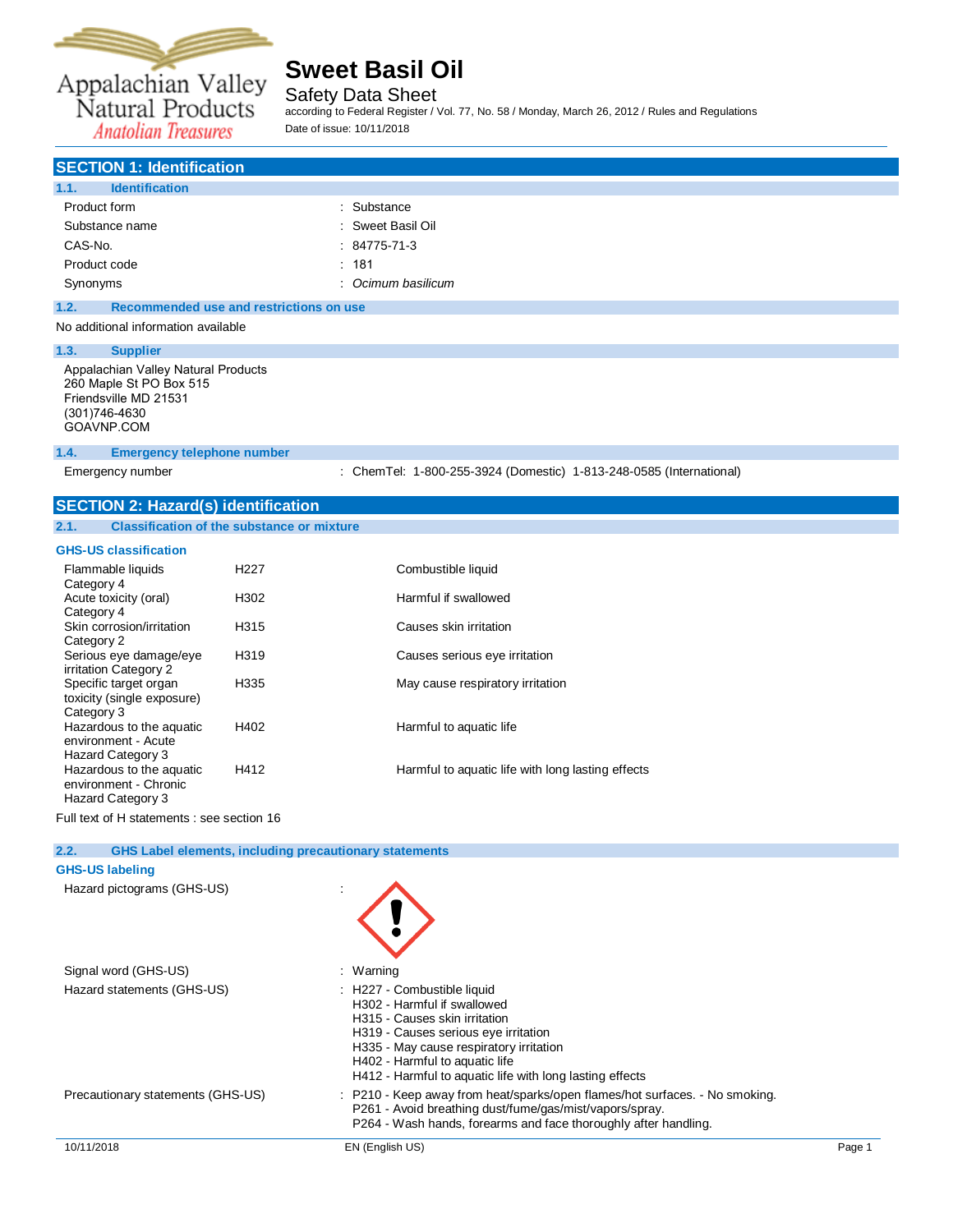Safety Data Sheet

according to Federal Register / Vol. 77, No. 58 / Monday, March 26, 2012 / Rules and Regulations

P270 - Do not eat, drink or smoke when using this product. P271 - Use only outdoors or in a well-ventilated area. P273 - Avoid release to the environment. P280 - Wear protective gloves/protective clothing/eye protection/face protection. P301+P312 - If swallowed: Call a poison center or doctor if you feel unwell P302+P352 - If on skin: Wash with plenty of water P304+P340 - If inhaled: Remove person to fresh air and keep comfortable for breathing P305+P351+P338 - If in eyes: Rinse cautiously with water for several minutes. Remove contact lenses, if present and easy to do. Continue rinsing P312 - Call a poison center or doctor if you feel unwell P321 - Specific treatment (see supplemental first aid instruction on this label) P330 - Rinse mouth. P332+P313 - If skin irritation occurs: Get medical advice/attention. P337+P313 - If eye irritation persists: Get medical advice/attention. P362+P364 - Take off contaminated clothing and wash it before reuse. P370+P378 - In case of fire: Use media other than water to extinguish. P403+P233 - Store in a well-ventilated place. Keep container tightly closed. P403+P235 - Store in a well-ventilated place. Keep cool. P405 - Store locked up. P501 - Dispose of contents/container to hazardous or special waste collection point, in accordance with local, regional, national and/or international regulation

**2.3. Other hazards which do not result in classification**

No additional information available

**2.4. Unknown acute toxicity (GHS US)**

Not applicable

## **SECTION 3: Composition/Information on ingredients**

| 3.1.<br><b>Substances</b>             |                           |      |                                                                                                                                                                     |
|---------------------------------------|---------------------------|------|---------------------------------------------------------------------------------------------------------------------------------------------------------------------|
| <b>Name</b>                           | <b>Product identifier</b> | $\%$ | <b>GHS-US classification</b>                                                                                                                                        |
| Sweet Basil Oil<br>(Main constituent) | (CAS-No.) 84775-71-3      | 100  | Flam. Lig. 4, H227<br>Acute Tox. 4 (Oral), H302<br>Skin Irrit. 2, H315<br>Eye Irrit. 2, H319<br>STOT SE 3, H335<br>Aquatic Acute 3, H402<br>Aquatic Chronic 3, H412 |

Full text of hazard classes and H-statements : see section 16

| 3.2.<br><b>Mixtures</b>                                                 |                                                                                                                                                                                     |
|-------------------------------------------------------------------------|-------------------------------------------------------------------------------------------------------------------------------------------------------------------------------------|
| Not applicable                                                          |                                                                                                                                                                                     |
| <b>SECTION 4: First-aid measures</b>                                    |                                                                                                                                                                                     |
| <b>Description of first aid measures</b><br>4.1.                        |                                                                                                                                                                                     |
| First-aid measures general                                              | : Call a poison center or a doctor if you feel unwell.                                                                                                                              |
| First-aid measures after inhalation                                     | Remove person to fresh air and keep comfortable for breathing. Call a poison center or a<br>doctor if you feel unwell.                                                              |
| First-aid measures after skin contact                                   | : Wash skin with plenty of water. Take off contaminated clothing. If skin irritation occurs: Get<br>medical advice/attention.                                                       |
| First-aid measures after eye contact                                    | : Rinse cautiously with water for several minutes. Remove contact lenses, if present and easy to<br>do. Continue rinsing. If eye irritation persists: Get medical advice/attention. |
| First-aid measures after ingestion                                      | : Rinse mouth. Call a poison center or a doctor if you feel unwell.                                                                                                                 |
| 4.2.<br>Most important symptoms and effects (acute and delayed)         |                                                                                                                                                                                     |
| Symptoms/effects after inhalation                                       | : May cause respiratory irritation.                                                                                                                                                 |
| Symptoms/effects after skin contact                                     | $:$ Irritation.                                                                                                                                                                     |
| Symptoms/effects after eye contact                                      | : Irritation to eyes.                                                                                                                                                               |
| 4.3.<br>Immediate medical attention and special treatment, if necessary |                                                                                                                                                                                     |
| Treat symptomatically.                                                  |                                                                                                                                                                                     |

**SECTION 5: Fire-fighting measures 5.1. Suitable (and unsuitable) extinguishing media** Suitable extinguishing media : Water spray. Dry powder. Foam. Carbon dioxide.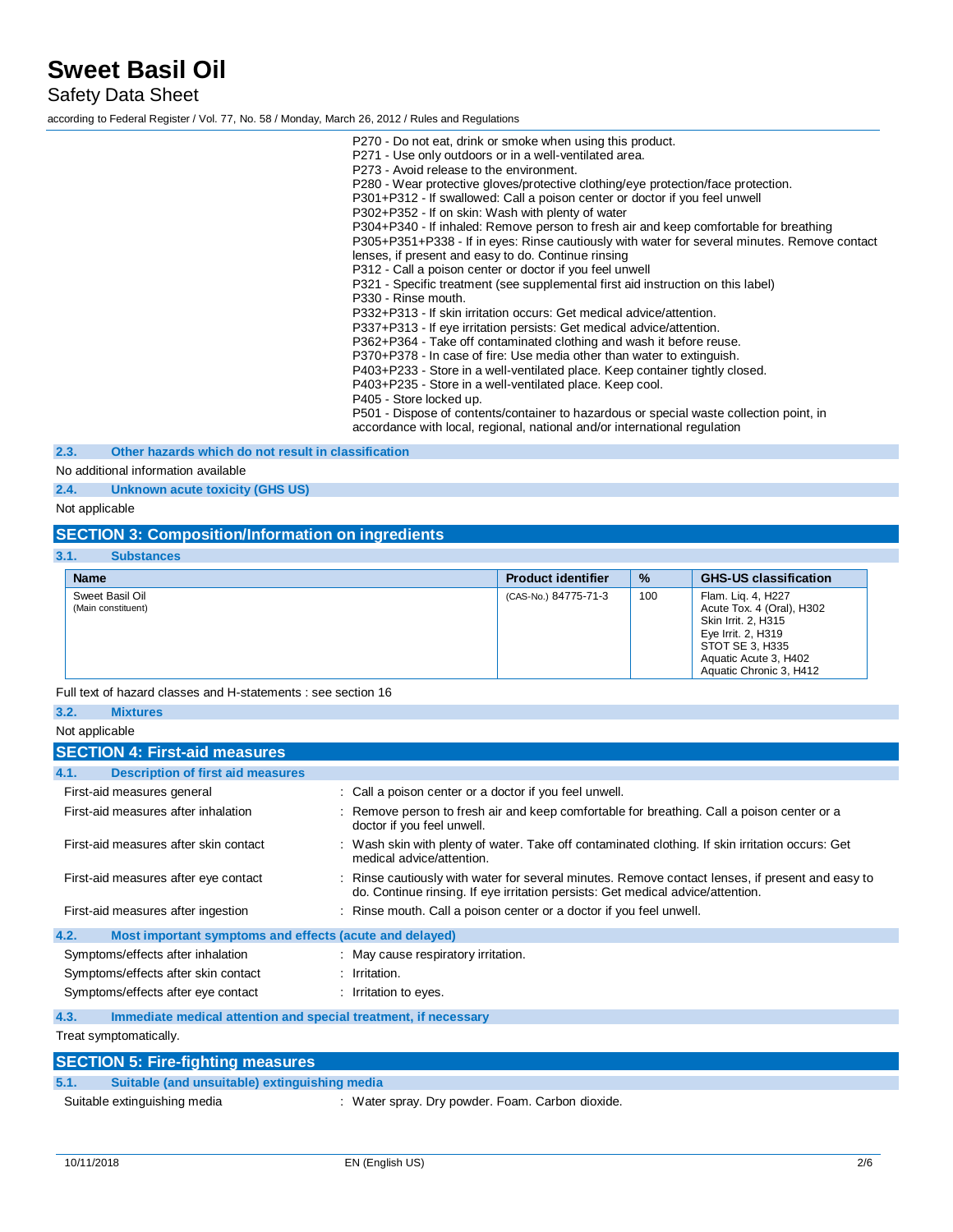## Safety Data Sheet

according to Federal Register / Vol. 77, No. 58 / Monday, March 26, 2012 / Rules and Regulations

| 5.2.<br>Specific hazards arising from the chemical                                    |                                                                                                                                                                                                                                                                             |
|---------------------------------------------------------------------------------------|-----------------------------------------------------------------------------------------------------------------------------------------------------------------------------------------------------------------------------------------------------------------------------|
| Fire hazard                                                                           | : Combustible liquid.                                                                                                                                                                                                                                                       |
| Reactivity                                                                            | : The product is non-reactive under normal conditions of use, storage and transport.                                                                                                                                                                                        |
| 5.3.<br>Special protective equipment and precautions for fire-fighters                |                                                                                                                                                                                                                                                                             |
| Protection during firefighting                                                        | : Do not attempt to take action without suitable protective equipment. Self-contained breathing                                                                                                                                                                             |
|                                                                                       | apparatus. Complete protective clothing.                                                                                                                                                                                                                                    |
| <b>SECTION 6: Accidental release measures</b>                                         |                                                                                                                                                                                                                                                                             |
| 6.1.<br>Personal precautions, protective equipment and emergency procedures           |                                                                                                                                                                                                                                                                             |
| 6.1.1.<br>For non-emergency personnel                                                 |                                                                                                                                                                                                                                                                             |
| Emergency procedures                                                                  | : Ventilate spillage area. NO open flames, NO sparks, and NO smoking. Avoid breathing<br>dust/fume/gas/mist/vapors/spray. Avoid contact with skin and eyes.                                                                                                                 |
| 6.1.2.<br>For emergency responders                                                    |                                                                                                                                                                                                                                                                             |
| Protective equipment                                                                  | : Do not attempt to take action without suitable protective equipment. For further information<br>refer to section 8: "Exposure controls/personal protection".                                                                                                              |
| 6.2.<br><b>Environmental precautions</b>                                              |                                                                                                                                                                                                                                                                             |
| Avoid release to the environment.                                                     |                                                                                                                                                                                                                                                                             |
| 6.3.<br>Methods and material for containment and cleaning up                          |                                                                                                                                                                                                                                                                             |
| Methods for cleaning up                                                               | : Take up liquid spill into absorbent material. Notify authorities if product enters sewers or public<br>waters.                                                                                                                                                            |
| Other information                                                                     | : Dispose of materials or solid residues at an authorized site.                                                                                                                                                                                                             |
| 6.4.<br><b>Reference to other sections</b>                                            |                                                                                                                                                                                                                                                                             |
| For further information refer to section 8 : Exposure-controls/personal protection"". |                                                                                                                                                                                                                                                                             |
| <b>SECTION 7: Handling and storage</b>                                                |                                                                                                                                                                                                                                                                             |
| <b>Precautions for safe handling</b><br>7.1.                                          |                                                                                                                                                                                                                                                                             |
| Precautions for safe handling                                                         | Keep away from heat, hot surfaces, sparks, open flames and other ignition sources. No<br>smoking. Wear personal protective equipment. Use only outdoors or in a well-ventilated area.<br>Avoid breathing dust/fume/gas/mist/vapors/spray. Avoid contact with skin and eyes. |
| Hygiene measures                                                                      | Wash contaminated clothing before reuse. Do not eat, drink or smoke when using this product.<br>Always wash hands after handling the product.                                                                                                                               |
| 7.2.<br>Conditions for safe storage, including any incompatibilities                  |                                                                                                                                                                                                                                                                             |
| Storage conditions                                                                    | : Store in a well-ventilated place. Keep cool. Store locked up. Keep container tightly closed.                                                                                                                                                                              |
| <b>SECTION 8: Exposure controls/personal protection</b>                               |                                                                                                                                                                                                                                                                             |
| 8.1.<br><b>Control parameters</b>                                                     |                                                                                                                                                                                                                                                                             |
| No additional information available                                                   |                                                                                                                                                                                                                                                                             |
|                                                                                       |                                                                                                                                                                                                                                                                             |
| 8.2.<br><b>Appropriate engineering controls</b>                                       |                                                                                                                                                                                                                                                                             |
| Appropriate engineering controls                                                      | Ensure good ventilation of the work station.                                                                                                                                                                                                                                |
| Environmental exposure controls                                                       | Avoid release to the environment.                                                                                                                                                                                                                                           |
| 8.3.<br>Individual protection measures/Personal protective equipment                  |                                                                                                                                                                                                                                                                             |
| Hand protection:                                                                      |                                                                                                                                                                                                                                                                             |
| Protective gloves                                                                     |                                                                                                                                                                                                                                                                             |
| Eye protection:                                                                       |                                                                                                                                                                                                                                                                             |
| Safety glasses                                                                        |                                                                                                                                                                                                                                                                             |
| Skin and body protection:                                                             |                                                                                                                                                                                                                                                                             |
| Wear suitable protective clothing                                                     |                                                                                                                                                                                                                                                                             |
| <b>Respiratory protection:</b>                                                        |                                                                                                                                                                                                                                                                             |
| In case of insufficient ventilation, wear suitable respiratory equipment.             |                                                                                                                                                                                                                                                                             |
| 10/11/2018                                                                            | EN (English US)<br>3/6                                                                                                                                                                                                                                                      |
|                                                                                       |                                                                                                                                                                                                                                                                             |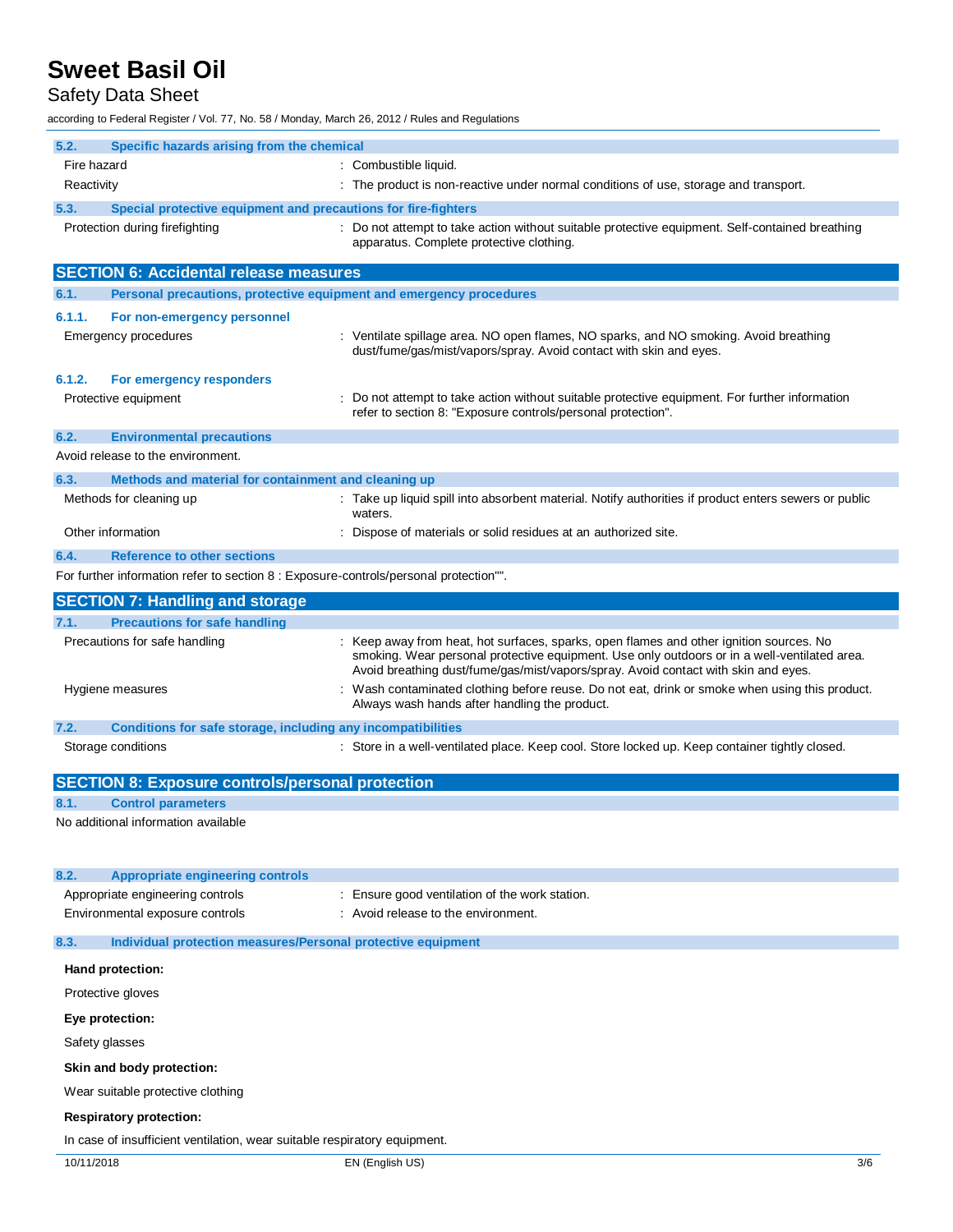## Safety Data Sheet

according to Federal Register / Vol. 77, No. 58 / Monday, March 26, 2012 / Rules and Regulations

## **SECTION 9: Physical and chemical properties**

## **9.1. Information on basic physical and chemical properties**

| Physical state                              | Mobile Liquid                    |
|---------------------------------------------|----------------------------------|
| Color                                       | Semi-Opaque, Colorless to Yellow |
| Odor                                        | Earthy, Herbaceous, Spicy, Sweet |
| Odor threshold                              | No data available                |
| рH                                          | No data available                |
| Melting point                               | Not applicable                   |
| Freezing point                              | No data available                |
| Boiling point                               | No data available                |
| Flash point                                 | : 75 °C                          |
| Relative evaporation rate (butyl acetate=1) | No data available                |
| Flammability (solid, gas)                   | Not applicable.                  |
| Vapor pressure                              | No data available                |
| Relative vapor density at 20 °C             | No data available                |
| Relative density                            | No data available                |
| Solubility                                  | No data available                |
| Log Pow                                     | No data available                |
| Auto-ignition temperature                   | No data available                |
| Decomposition temperature                   | No data available                |
| Viscosity, kinematic                        | No data available                |
| Viscosity, dynamic                          | No data available                |
| <b>Explosion limits</b>                     | No data available                |
| Explosive properties                        | No data available                |
| Oxidizing properties                        | No data available                |
|                                             |                                  |

### **9.2. Other information**

No additional information available

|                                                                                                 | <b>SECTION 10: Stability and reactivity</b>                                                          |  |  |  |
|-------------------------------------------------------------------------------------------------|------------------------------------------------------------------------------------------------------|--|--|--|
| 10.1.                                                                                           | <b>Reactivity</b>                                                                                    |  |  |  |
|                                                                                                 | The product is non-reactive under normal conditions of use, storage and transport.                   |  |  |  |
| 10.2.                                                                                           | <b>Chemical stability</b>                                                                            |  |  |  |
|                                                                                                 | Stable under normal conditions.                                                                      |  |  |  |
| 10.3.                                                                                           | <b>Possibility of hazardous reactions</b>                                                            |  |  |  |
| No dangerous reactions known under normal conditions of use.                                    |                                                                                                      |  |  |  |
| 10.4.                                                                                           | <b>Conditions to avoid</b>                                                                           |  |  |  |
| Avoid contact with hot surfaces. Heat. No flames, No sparks. Eliminate all sources of ignition. |                                                                                                      |  |  |  |
| 10.5.                                                                                           | <b>Incompatible materials</b>                                                                        |  |  |  |
|                                                                                                 | No additional information available                                                                  |  |  |  |
| 10.6.                                                                                           | <b>Hazardous decomposition products</b>                                                              |  |  |  |
|                                                                                                 | Under normal conditions of storage and use, hazardous decomposition products should not be produced. |  |  |  |

| <b>SECTION 11: Toxicological information</b>  |                                  |
|-----------------------------------------------|----------------------------------|
| Information on toxicological effects<br>11.1. |                                  |
| Acute toxicity                                | : Oral: Harmful if swallowed.    |
| <b>Sweet Basil Oil (84775-71-3)</b>           |                                  |
| ATE US (oral)                                 | 500 mg/kg body weight            |
| Skin corrosion/irritation                     | : Causes skin irritation.        |
| Serious eye damage/irritation                 | : Causes serious eye irritation. |
| Respiratory or skin sensitization             | : Not classified                 |
|                                               |                                  |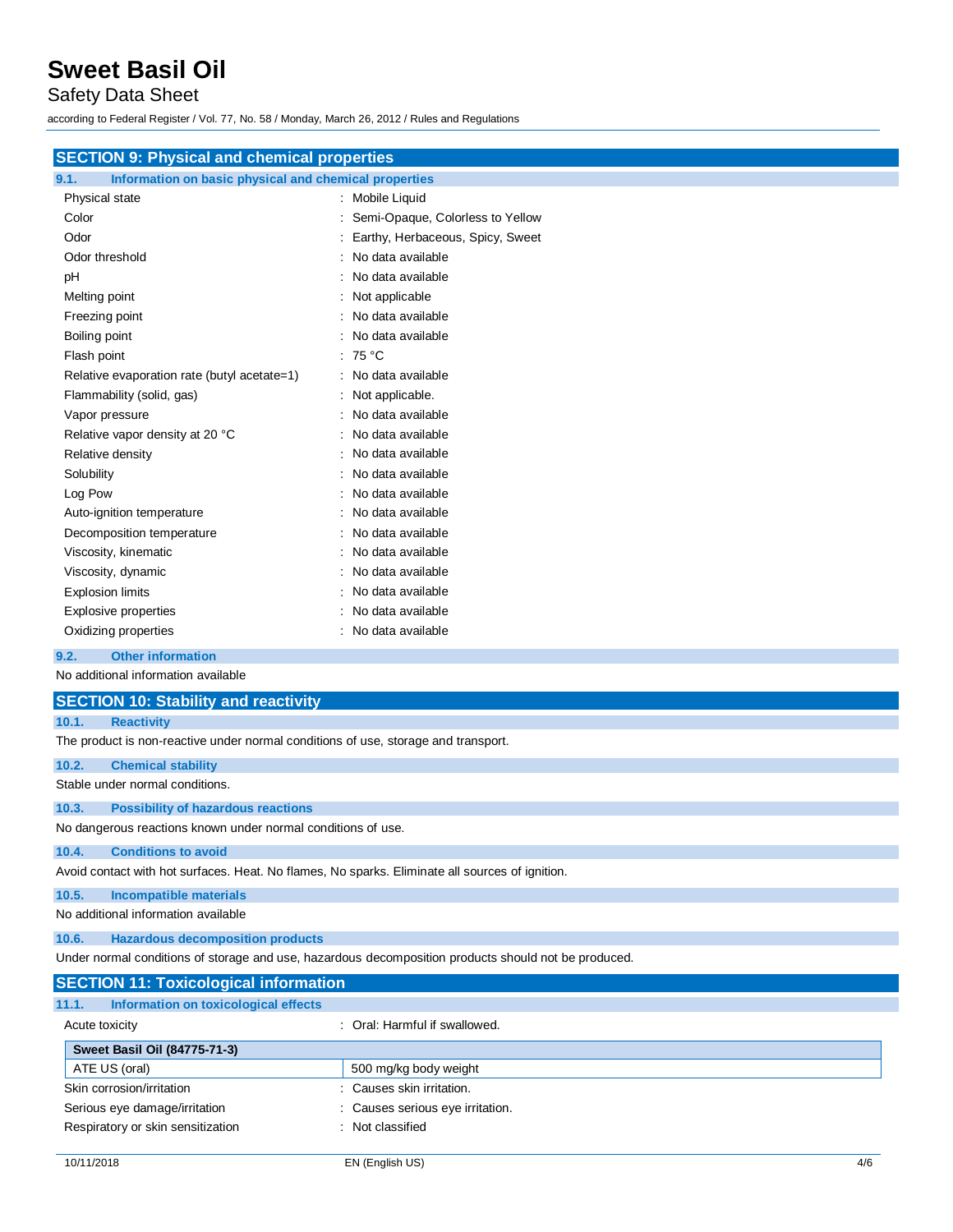## Safety Data Sheet

according to Federal Register / Vol. 77, No. 58 / Monday, March 26, 2012 / Rules and Regulations

| Germ cell mutagenicity<br>Carcinogenicity                                 | : Not classified<br>: Not classified                  |
|---------------------------------------------------------------------------|-------------------------------------------------------|
| Reproductive toxicity<br>Specific target organ toxicity - single exposure | : Not classified<br>May cause respiratory irritation. |
| Specific target organ toxicity – repeated<br>exposure                     | : Not classified                                      |
| Aspiration hazard                                                         | : Not classified                                      |
| Symptoms/effects after inhalation                                         | : May cause respiratory irritation.                   |
| Symptoms/effects after skin contact                                       | $:$ Irritation.                                       |
| Symptoms/effects after eye contact                                        | : Irritation to eyes.                                 |

|       | <b>SECTION 12: Ecological information</b> |                                                                               |
|-------|-------------------------------------------|-------------------------------------------------------------------------------|
| 12.1. | <b>Toxicity</b>                           |                                                                               |
|       | Ecology - general                         | : Harmful to aguatic life with long lasting effects. Harmful to aguatic life. |
| 12.2. | <b>Persistence and degradability</b>      |                                                                               |
|       | No additional information available       |                                                                               |
| 12.3. | <b>Bioaccumulative potential</b>          |                                                                               |
|       | No additional information available       |                                                                               |
| 12.4. | <b>Mobility in soil</b>                   |                                                                               |
|       | No additional information available       |                                                                               |
| 12.5. | <b>Other adverse effects</b>              |                                                                               |
|       | No additional information available       |                                                                               |

| <b>SECTION 13: Disposal considerations</b>                          |       |                                                                                                                                                                                                                                                                                                                                                                                                                                                                                                                                                                                                                                                                                                                                                                                                                   |
|---------------------------------------------------------------------|-------|-------------------------------------------------------------------------------------------------------------------------------------------------------------------------------------------------------------------------------------------------------------------------------------------------------------------------------------------------------------------------------------------------------------------------------------------------------------------------------------------------------------------------------------------------------------------------------------------------------------------------------------------------------------------------------------------------------------------------------------------------------------------------------------------------------------------|
| 13.1.<br><b>Disposal methods</b>                                    |       |                                                                                                                                                                                                                                                                                                                                                                                                                                                                                                                                                                                                                                                                                                                                                                                                                   |
| Waste treatment methods                                             |       | Dispose of contents/container in accordance with licensed collector's sorting instructions.                                                                                                                                                                                                                                                                                                                                                                                                                                                                                                                                                                                                                                                                                                                       |
| <b>SECTION 14: Transport information</b>                            |       |                                                                                                                                                                                                                                                                                                                                                                                                                                                                                                                                                                                                                                                                                                                                                                                                                   |
| <b>Department of Transportation (DOT)</b>                           |       |                                                                                                                                                                                                                                                                                                                                                                                                                                                                                                                                                                                                                                                                                                                                                                                                                   |
| In accordance with DOT                                              |       |                                                                                                                                                                                                                                                                                                                                                                                                                                                                                                                                                                                                                                                                                                                                                                                                                   |
| Transport document description                                      |       | : NA1993 Combustible liquid, n.o.s., 3, III                                                                                                                                                                                                                                                                                                                                                                                                                                                                                                                                                                                                                                                                                                                                                                       |
| UN-No.(DOT)                                                         |       | NA1993                                                                                                                                                                                                                                                                                                                                                                                                                                                                                                                                                                                                                                                                                                                                                                                                            |
| Proper Shipping Name (DOT)                                          |       | Combustible liquid, n.o.s.                                                                                                                                                                                                                                                                                                                                                                                                                                                                                                                                                                                                                                                                                                                                                                                        |
| Class (DOT)                                                         |       | 3 - Class 3 - Flammable and combustible liquid 49 CFR 173.120                                                                                                                                                                                                                                                                                                                                                                                                                                                                                                                                                                                                                                                                                                                                                     |
| Packing group (DOT)                                                 |       | III - Minor Danger                                                                                                                                                                                                                                                                                                                                                                                                                                                                                                                                                                                                                                                                                                                                                                                                |
| DOT Packaging Non Bulk (49 CFR 173.xxx)                             |       | 203                                                                                                                                                                                                                                                                                                                                                                                                                                                                                                                                                                                                                                                                                                                                                                                                               |
| DOT Packaging Bulk (49 CFR 173.xxx)                                 | : 241 |                                                                                                                                                                                                                                                                                                                                                                                                                                                                                                                                                                                                                                                                                                                                                                                                                   |
| <b>DOT Symbols</b>                                                  |       | D - Proper shipping name for domestic use only, or to and from Canada, G - Identifies PSN<br>requiring a technical name                                                                                                                                                                                                                                                                                                                                                                                                                                                                                                                                                                                                                                                                                           |
| DOT Special Provisions (49 CFR 172.102)                             |       | IB3 - Authorized IBCs: Metal (31A, 31B and 31N); Rigid plastics (31H1 and 31H2); Composite<br>(31HZ1 and 31HA2, 31HB2, 31HN2, 31HD2 and 31HH2). Additional Requirement: Only liquids<br>with a vapor pressure less than or equal to 110 kPa at 50 C (1.1 bar at 122 F), or 130 kPa at 55<br>C (1.3 bar at 131 F) are authorized, except for UN2672 (also see Special Provision IP8 in Table<br>2 for UN2672).<br>T1 - 1.5 178.274(d)(2) Normal 178.275(d)(2)<br>T4 - 2.65 178.274(d)(2) Normal 178.275(d)(3)<br>TP1 - The maximum degree of filling must not exceed the degree of filling determined by the<br>following: Degree of filling = $97/1 + a$ (tr - tf) Where: tr is the maximum mean bulk temperature<br>during transport, and tf is the temperature in degrees celsius of the liquid during filling. |
| DOT Packaging Exceptions (49 CFR 173.xxx)                           |       | : 150                                                                                                                                                                                                                                                                                                                                                                                                                                                                                                                                                                                                                                                                                                                                                                                                             |
| DOT Quantity Limitations Passenger aircraft/rail<br>(49 CFR 173.27) |       | 60 L                                                                                                                                                                                                                                                                                                                                                                                                                                                                                                                                                                                                                                                                                                                                                                                                              |
| 10/11/2018                                                          |       | EN (English US)<br>5/6                                                                                                                                                                                                                                                                                                                                                                                                                                                                                                                                                                                                                                                                                                                                                                                            |